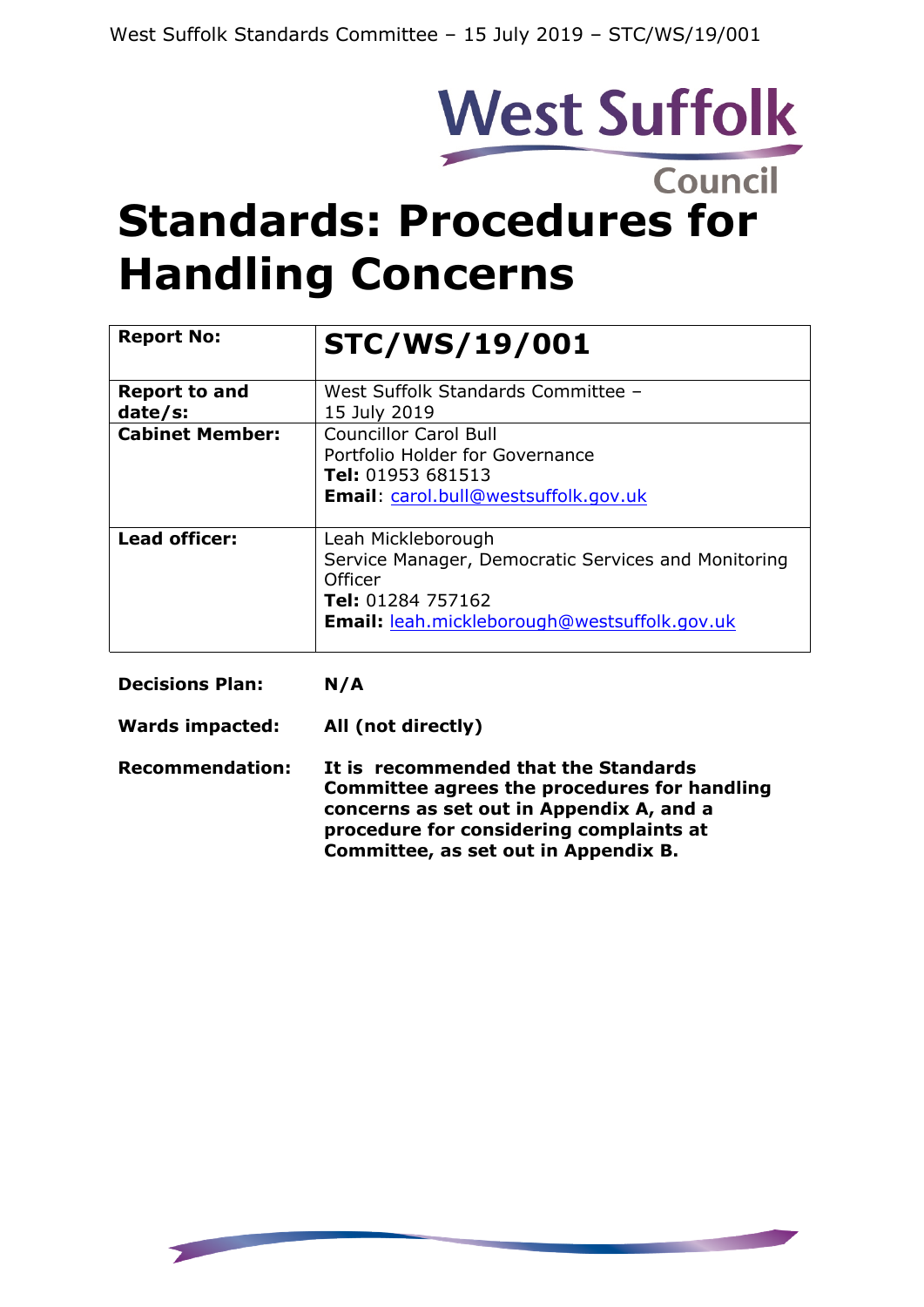## **1. Background / Context**

- 1.1 The Standards Committee is delegated by Council to consider reports from the Monitoring Officer that a West Suffolk Councillor, or a Parish / Town Councillor, has breached the Code of Conduct.
- 1.2 The terms of reference do not specifically state how the Standards Committee should review such complaints, and therefore it would, by default, be assumed that the Committee would consider the report in line with the Committee procedure rules.
- 1.3 In December, the former West Suffolk Joint Standards Committee considered a report from the Monitoring Officer and, following concerns raised after the meeting, the Monitoring Officer committed to undertaking a review of the process used to evaluate complaints, and how they should be considered by the Committee.
- 1.4 It is worth highlighting that the Committee for Standards in Public Life review (as set out elsewhere in this agenda) references a potential revised national framework for dealing with Code of Conduct complaints. This review has been set in that context, learning from good practice without seeking to comprehensively re-establish the Council's current approach before the outcomes of the review are known.

## **2. Proposals**

### Procedures for handling complaints

- 2.1 Previous procedures were adopted by St Edmundsbury Borough Council Standards Committee in 2012, and, when the West Suffolk Joint Standards Committee was formed, it was agreed to adopt the St Edmundsbury procedures. These procedures have been reviewed and in practice, operate in a similar way to that used by other Councils in Suffolk (and many across the Country). This is helpful, as it ensures members of the public can expect a consistent approach wherever possible. As such, these have not been fundamentally rewritten but additional clarity provided in a number of areas.
- 2.2 To simplify the approach:

- The Monitoring Officer would receive a complaint, and immediately seek the views of the subject on the complaint. Further evidence would be sought and an Independent Person's views obtained. The matter would then either be dismissed; resolved, or referred for further investigation or to the Standards Committee
- If referred for further investigation, an investigator would be commissioned. Once their report is produced, the Independent Person will provide their views, and the matter either resolved or referred to the Standards Committee to review.
- Where a breach of the Code of Conduct has arisen, a recommendation would be made on sanctions that should be employed to resolve the matter or avoid it re-occuring.

**State of the Company's Service**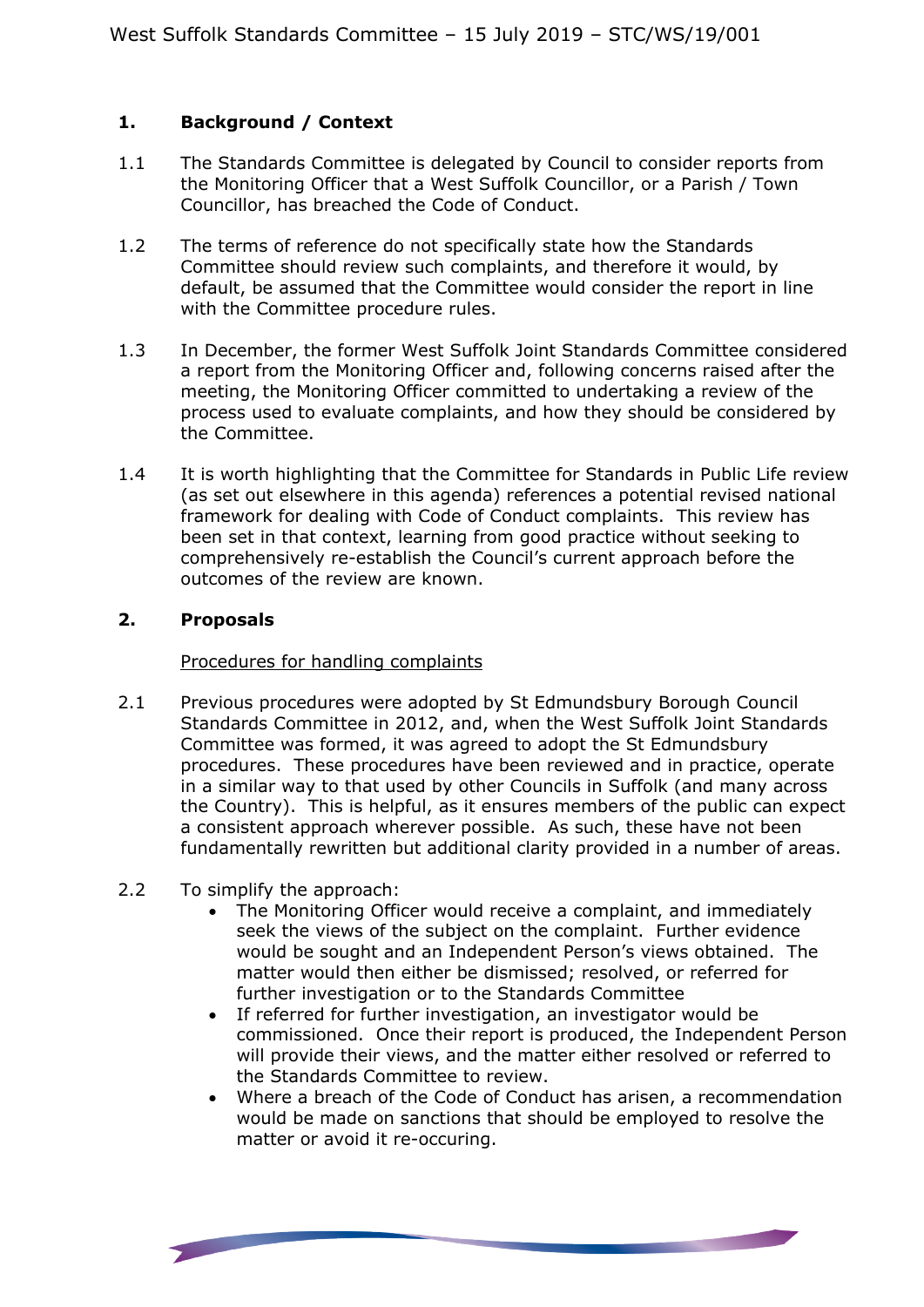- 2.3 Whilst the proposed procedures have been developed afresh, there has been particular focus on the following areas:
	- Providing clarity where complaints will be dismissed as being politically motivated / vexatious / tit for tat / too long ago to be considered, to ensure complaints are only taken forwards where it is in the public interest to do so
	- Providing clarity on the type of matters that help to determine whether a Councillor is "in capacity" and therefore the Code of Conduct applies to the Councillor at that time;
	- Ensuring the procedures can sufficiently deal with complaints related to social media activity
	- The role of the Parish / Town Council in considering complaints, light of established caselaw
	- Clarity on situations where Councillors fail to comply with sanctions
	- Processes for archiving and disposing of standards files, and links to the Data Protection Act and Human Rights Act
- 2.4 Whilst the Standards Committee does not need to formally sign off these procedures, it is helpful to seek the views of the Committee members. Members may wish to consider whether the procedures feel fair and balanced to both subject and complainant; whether members are satisfied with the guidance to the Monitoring Officer on the judgements they may make; and the balance between what type of complaints they would wish to consider versus complaints the Monitoring Officer resolves.
- 2.5 Considering complaints at committee is a more challenging judgement. There are essentially two core approaches that could be used:
	- 2.5.1 The Committee considers a report, which incorporates the Independent Person's views, associated evidence, and the subject / complainant have a chance to comment in writing on the report. The Committee makes a view on the report alone
	- 2.5.2 The Committee undertakes a hearing, which offers the subject the opportunity of formal representation and witnesses. Committee members can cross-examine the subject, witnesses etc before adjourning to determine whether the code has been breached.
- 2.6 Comparisons of other Councils indicate that there are a variety of practices in place, but they generally fit to either the first or second approach outlined above. In principle, the first approach is more straightforward; the committee makes a judgement based on the written evidence before them and reaches a conclusion. The second approach may be seen as more thorough but can also be more challenging for those involved in the process, including the committee members. It is worth bearing in mind that even if Councillors have been deemed to have breached the Code of Conduct, there are limited sanctions for Councillors which has led some Councils to consider that a more formal hearing process is disproportionate to the outcome.
- 2.7 With this in mind, two different approaches are included in Appendix B. reflecting the more straightforward procedure and the hearing procedure. The Standards Committee is asked to indicate which option they would prefer to operate to.

**State of the Company's**